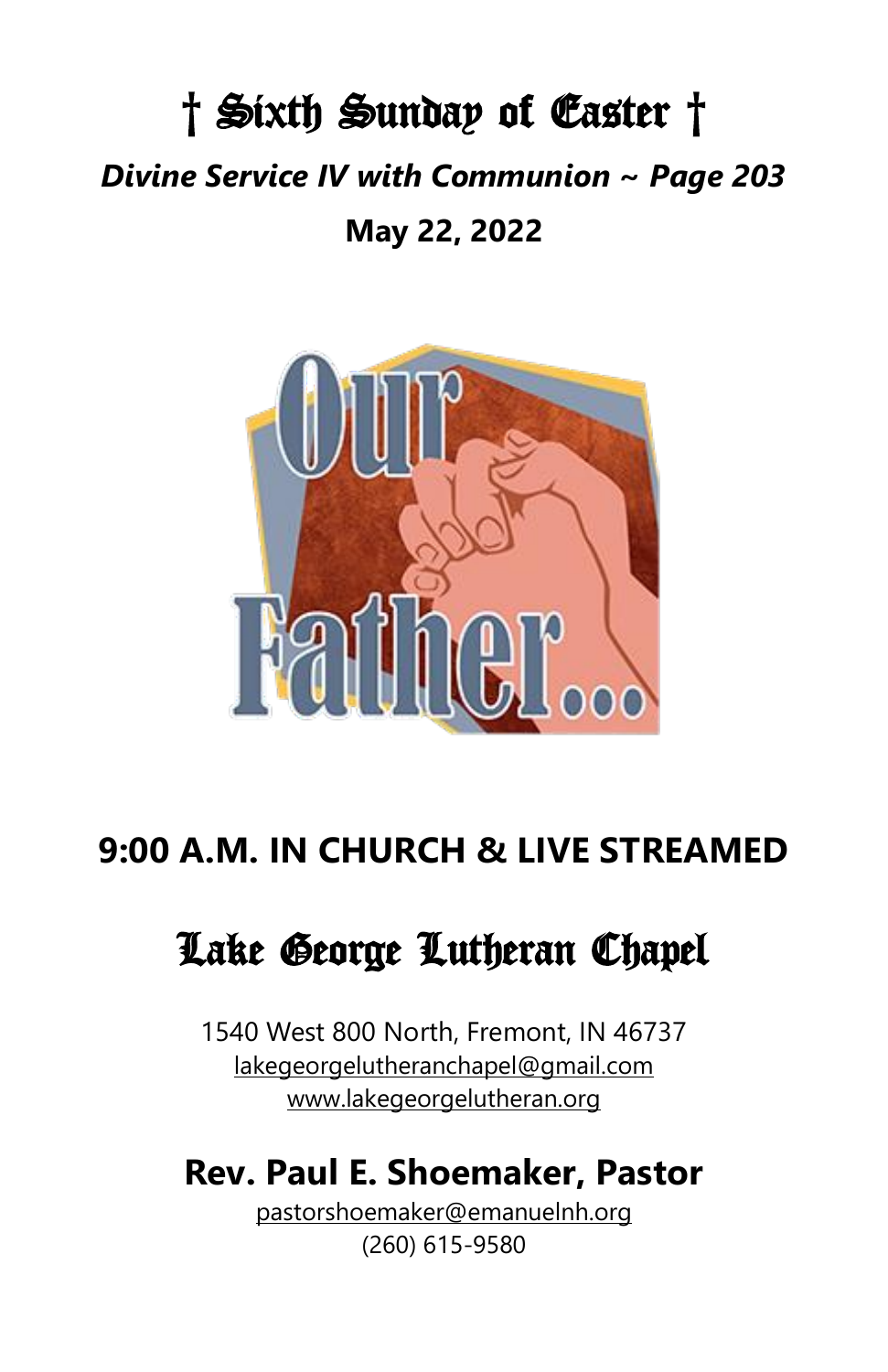# *Divine Service IV with Communion ~ Page 203*

**WELCOME:** to those visiting us this Lord's Day. It is our joy to have you worshipping with us. We invite you to come again and worship the Lord.

**FELLOWSHIP BOOK:** In each pew is our Fellowship book. Please take a moment to fill it out. If you are a guest and would like Pastor Shoemaker to get in touch with you, let him know or make a note in the Fellowship book.

# **WELCOME / ANNOUNCEMENTS / SHARING THE PEACE**

**OPENING HYMN Come, You Faithful LSB 487**

*Hymn stanzas are located at the end of the bulletin*

### **INVOCATION** *Matt 28:19b*

- P In the name of the Father and of the **†** Son and of the Holy Spirit.
- **C Amen.**

### **EASTER ACCLAMATION**

- P Alleluia! Christ is risen!
- **C He is risen indeed! Alleluia!**

**EXHORTATION** *Psalm 124:8; 130:3, adapt.; Luke 18:13*

- P Our help is in the name of the Lord,
- **C who made heaven and earth.**
- P If You, O Lord, kept a record of sins, O Lord, who could stand?
- **C But with You there is forgiveness; therefore, You are feared.**
- P Since we are gathered to hear God's Word, call upon Him in prayer and praise, and receive the body and blood of our Lord Jesus Christ in the fellowship of this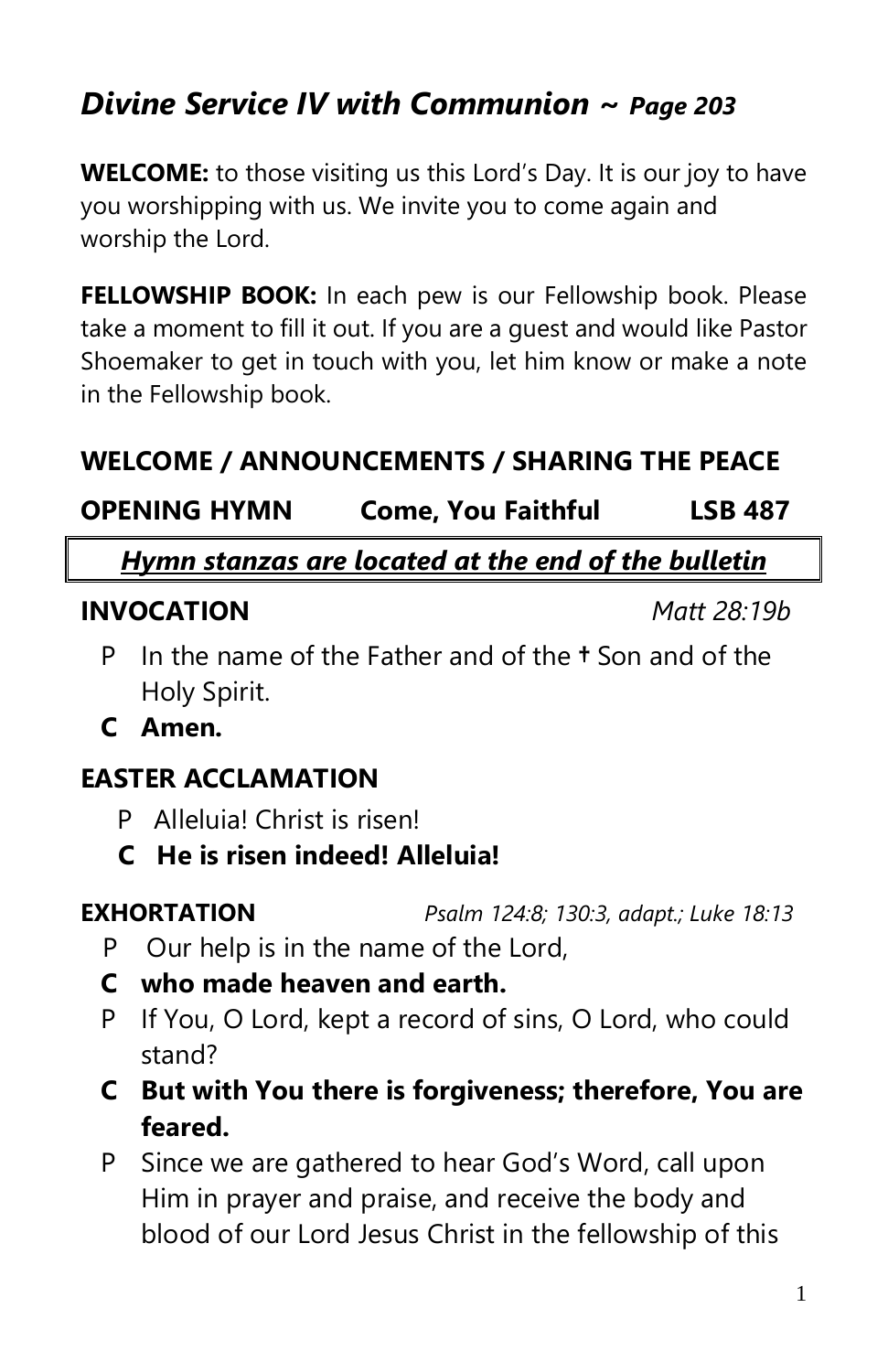altar, let us first consider our unworthiness and confess before God and one another that we have sinned in thought, word, and deed, and that we cannot free ourselves from our sinful condition. Together as His people let us take refuge in the infinite mercy of God, our heavenly Father, seeking His grace for the sake of Christ, and saying: God, be merciful to me, a sinner.

# **CONFESSION OF SINS**

**C Almighty God, have mercy upon us, forgive us our sins, and lead us to everlasting life. Amen.**

### **PRAYER OF FORGIVENESS**

P Almighty God, merciful Father, in Holy Baptism You declared us to be Your children and gathered us into Your one, holy Church, in which You daily and richly forgive us our sins and grant us new life through Your Spirit. Be in our midst, enliven our faith, and graciously receive our prayer and praise; through Your Son, Jesus Christ, our Lord.

**C Amen.**

# **Introit Psalm 55:4, 16–18; antiphon: v. 22**

Cast your burden on the LORD, and he will sustain you;

he will never permit the righteous to be moved.

My heart is in anguish within me;

the terrors of death have fallen upon me.

But I call to God,

and the LORD will save me.

Evening and morning and at noon I utter my complaint and moan,

and he hears my voice.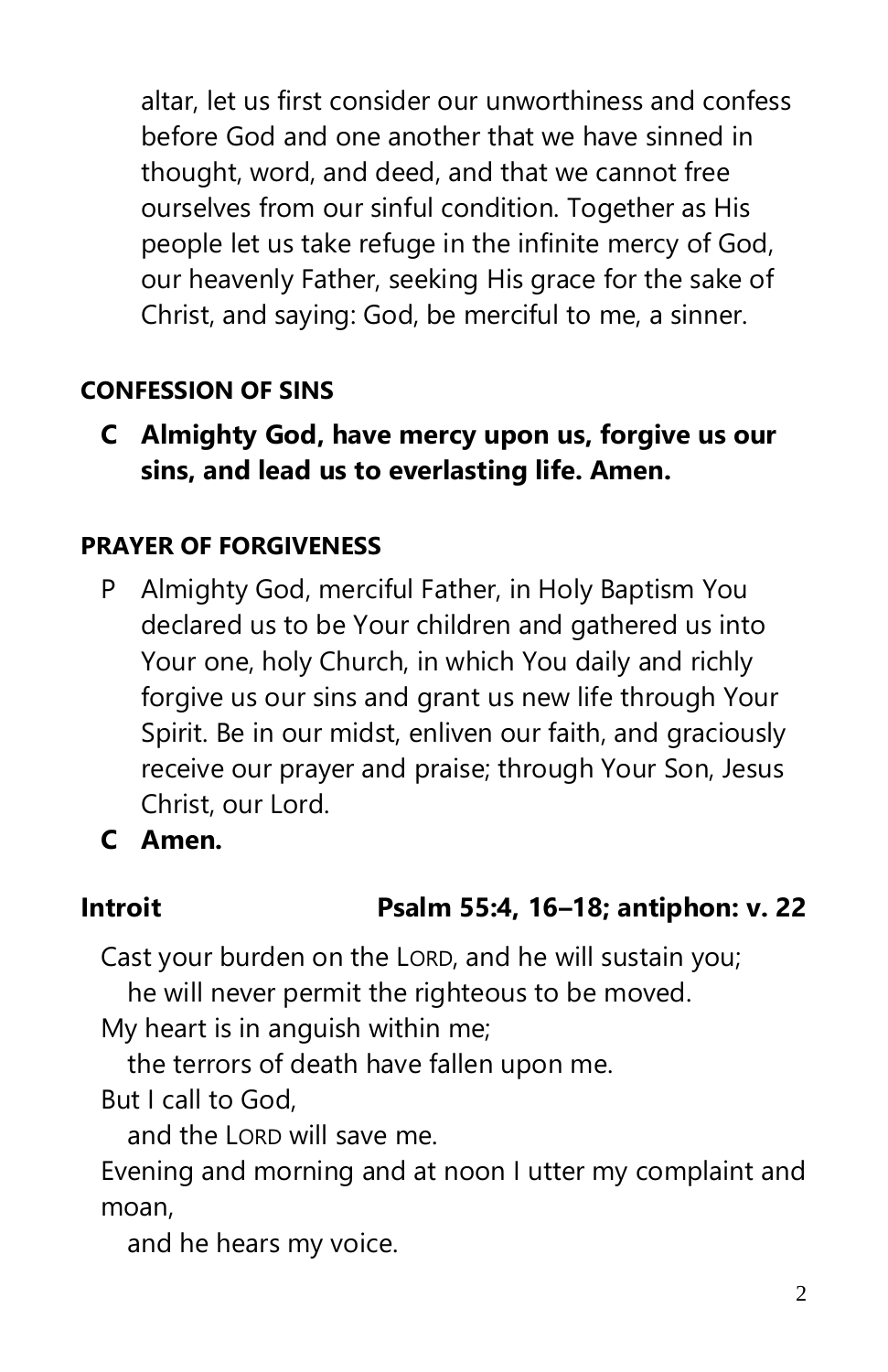He redeems my soul in safety from the battle that I wage,

for many are arrayed against me.

Glory be to the Father and to the Son

and to the Holy Spirit;

as it was in the beginning,

is now, and will be forever. Amen.

Cast your burden on the LORD, and he will sustain you;

he will never permit the righteous to be moved.



**I** Lord, have mer - cy; Christ, have mer-cy; Lord, have mer - cy.

**Gloria in Excelsis LSB 204**

glo - ry And peace to **1** To God on high be the all earth; 2 To You, O sole-be - got - ten, The Fa-ther's Son, we pray; ho - ly; You on - ly 3 For You a-lone are the Lord. are heav - en Pro-claimed at Good-will from God in birth! Je-sus' Lamb of God, our Sav - ior, You take our sins a - way. O For - ev - er and for - ev - er, Be wor-shiped and a - dored; We praise and bless You, Fa - ther; Your ho - ly name, we  $\sin g$  us, Je - sus; Re - ceive our heart - felt Have mer - cv on crv. Ho - ly Spir - it A - lone are Lord Most High, You with the Our thanks for Your great glo - ry, Lord God, our heav'n-ly King. seat-ed At God's right hand on high-Where You in pow'r are God the Fa-ther's glo-ry. "A-men!" our glad In  $re - ply.$ 

Text: Stephen P. Starke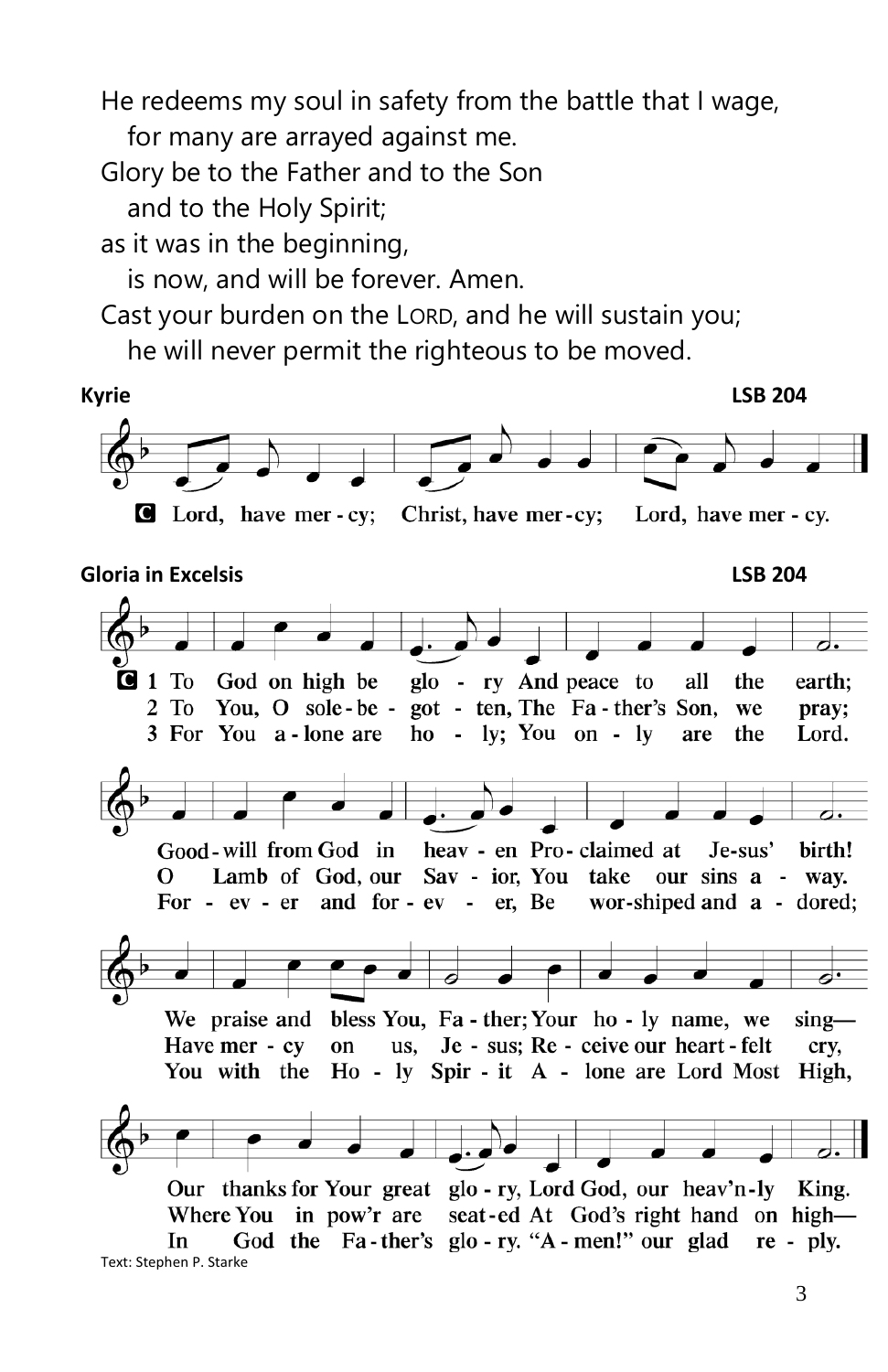- P The Lord be with you.
- **C And also with you.**

# **COLLECT OF THE DAY**

P Let us pray.

O God, the giver of all that is good, by Your holy inspiration grant that we may think those things that are right and by Your merciful guiding accomplish them; through Jesus Christ, Your Son, our Lord, who lives and reigns with You and the Holy Spirit, one God, now and forever.

# **C Amen.**

# **First Reading Acts 16:9–15**

 $9A$  vision appeared to Paul in the night: a man of Macedonia was standing there, urging him and saying, "Come over to Macedonia and help us." <sup>10</sup>And when Paul had seen the vision, immediately we sought to go on into Macedonia, concluding that God had called us to preach the gospel to them.

 $11$ So, setting sail from Troas, we made a direct voyage to Samothrace, and the following day to Neapolis, <sup>12</sup>and from there to Philippi, which is a leading city of the district of Macedonia and a Roman colony. We remained in this city some days. <sup>13</sup>And on the Sabbath day we went outside the gate to the riverside, where we supposed there was a place of prayer, and we sat down and spoke to the women who had come together. <sup>14</sup>One who heard us was a woman named Lydia, from the city of Thyatira, a seller of purple goods, who was a worshiper of God. The Lord opened her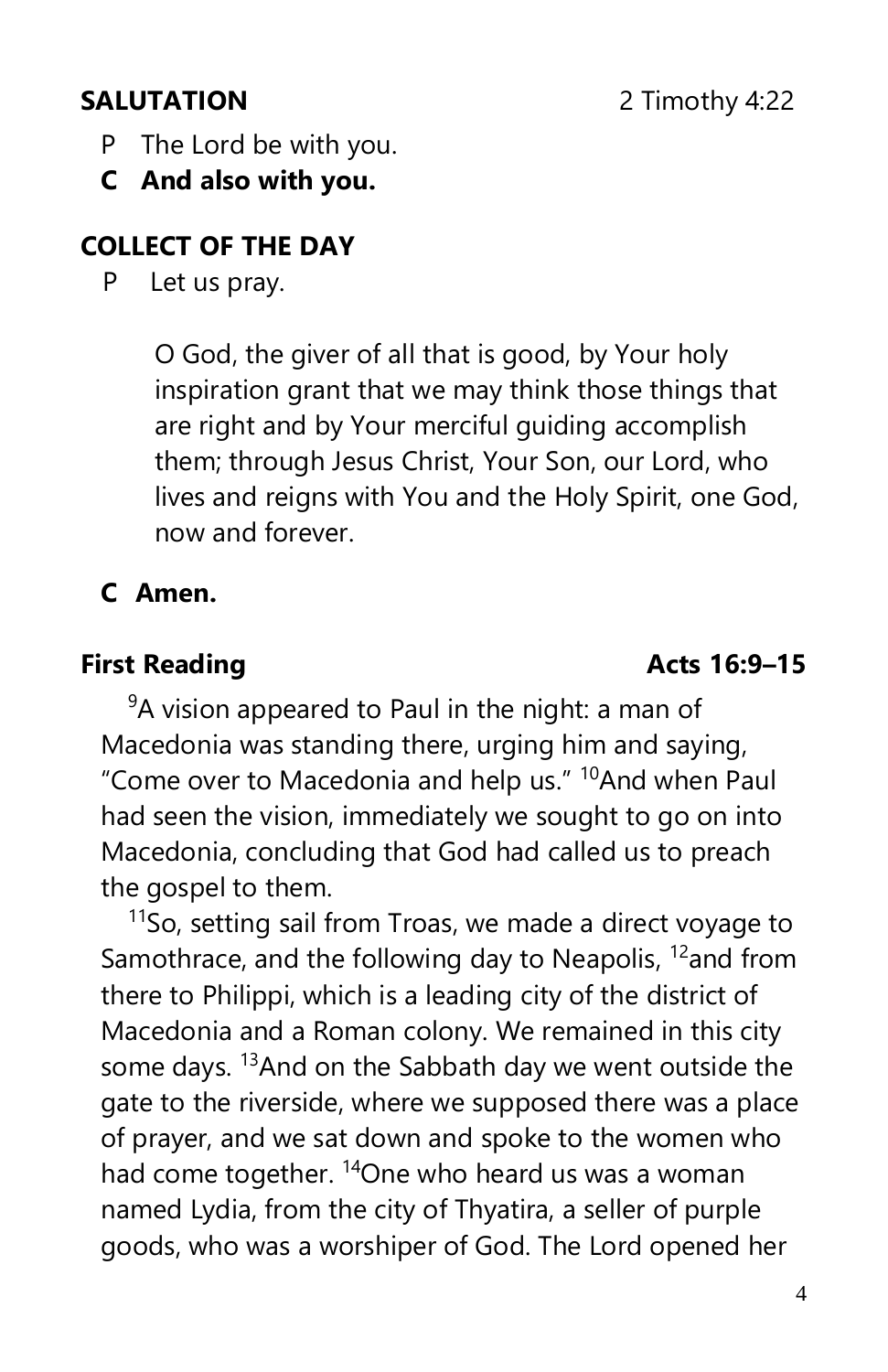heart to pay attention to what was said by Paul. <sup>15</sup>And after she was baptized, and her household as well, she urged us, saying, "If you have judged me to be faithful to the Lord, come to my house and stay." And she prevailed upon us.

# LThis is the Word of the Lord

# **C Thanks be to God**

# **EPISTLE Revelation 21:9–14, 21–27**

 $9$ Then came one of the seven angels who had the seven bowls full of the seven last plagues and spoke to me, saying, "Come, I will show you the Bride, the wife of the Lamb."  $10A$ nd he carried me away in the Spirit to a great, high mountain, and showed me the holy city Jerusalem coming down out of heaven from God,  $11$ having the glory of God, its radiance like a most rare jewel, like a jasper, clear as crystal.  $^{12}$ It had a great, high wall, with twelve gates, and at the gates twelve angels, and on the gates the names of the twelve tribes of the sons of Israel were inscribed— $13$ on the east three gates, on the north three gates, on the south three gates, and on the west three gates. <sup>14</sup>And the wall of the city had twelve foundations, and on them were the twelve names of the twelve apostles of the Lamb.  $\hspace{1em}$ 

<sup>21</sup>And the twelve gates were twelve pearls, each of the gates made of a single pearl, and the street of the city was pure gold, transparent as glass.

 $22$ And I saw no temple in the city, for its temple is the Lord God the Almighty and the Lamb.  $23$ And the city has no need of sun or moon to shine on it, for the glory of God gives it light, and its lamp is the Lamb.  $24$ By its light will the nations walk, and the kings of the earth will bring their glory into it,  $25$  and its gates will never be shut by day—and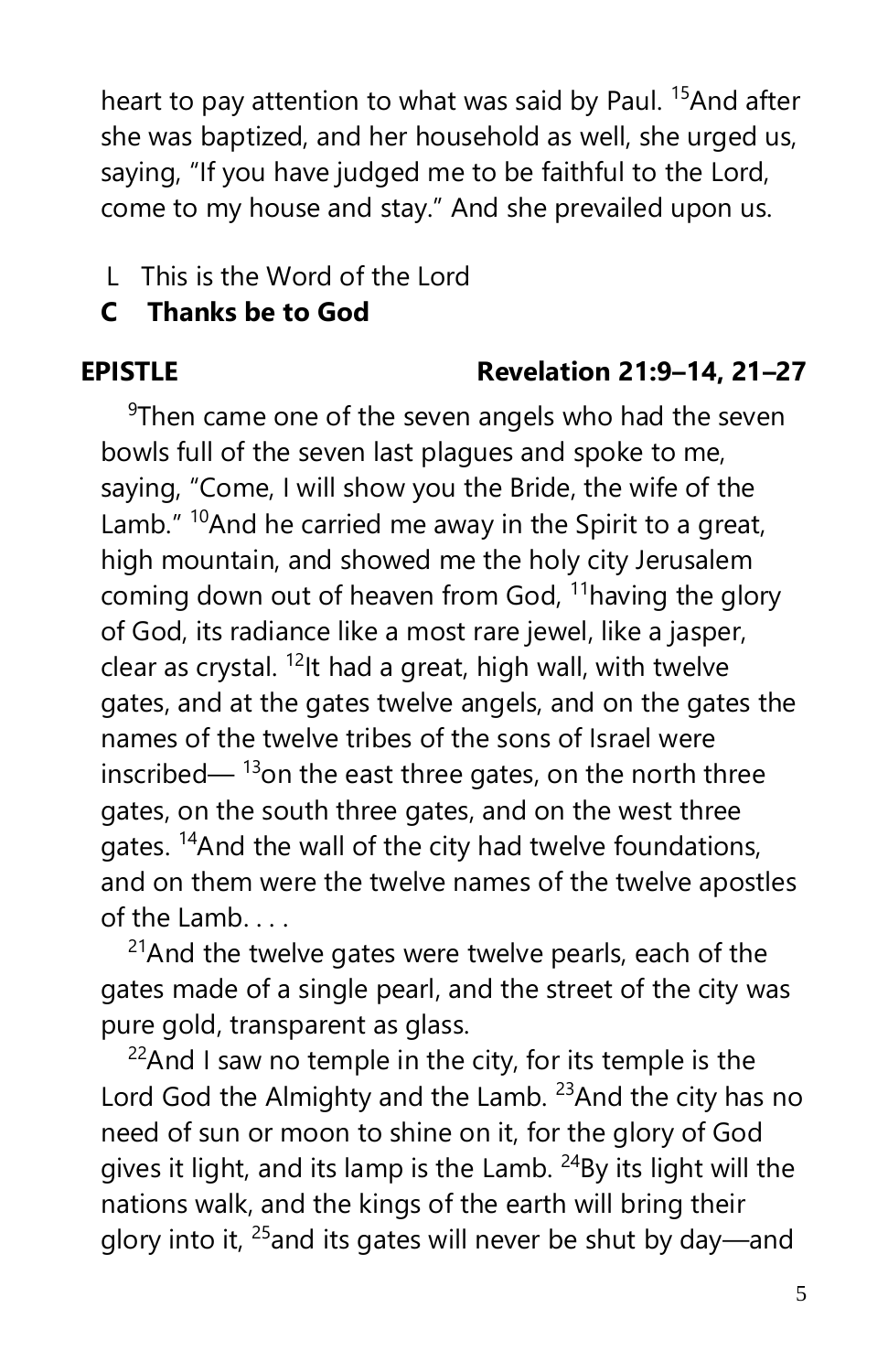there will be no night there.  $^{26}$ They will bring into it the glory and the honor of the nations. <sup>27</sup>But nothing unclean will ever enter it, nor anyone who does what is detestable or false, but only those who are written in the Lamb's book of life.

LThis is the Word of the Lord**.**

# **C Thanks be to God.**

# **HOLY GOSPEL** *John 16:23–33*

- P The Holy Gospel according to John, the sixteenth chapter.
- **C Glory to You, O Lord.**

 $23$ [Jesus said:] "In that day you will ask nothing of me. Truly, truly, I say to you, whatever you ask of the Father in my name, he will give it to you. <sup>24</sup>Until now you have asked nothing in my name. Ask, and you will receive, that your joy may be full.

 $25$ "I have said these things to you in figures of speech. The hour is coming when I will no longer speak to you in figures of speech but will tell you plainly about the Father.  $26$ In that day you will ask in my name, and I do not say to you that I will ask the Father on your behalf; <sup>27</sup>for the Father himself loves you, because you have loved me and have believed that I came from God. <sup>28</sup>I came from the Father and have come into the world, and now I am leaving the world and going to the Father."

<sup>29</sup>His disciples said, "Ah, now you are speaking plainly and not using figurative speech!  $30N$ ow we know that you know all things and do not need anyone to question you; this is why we believe that you came from God."  $31$  Jesus answered them, "Do you now believe? <sup>32</sup>Behold, the hour is coming, indeed it has come, when you will be scattered,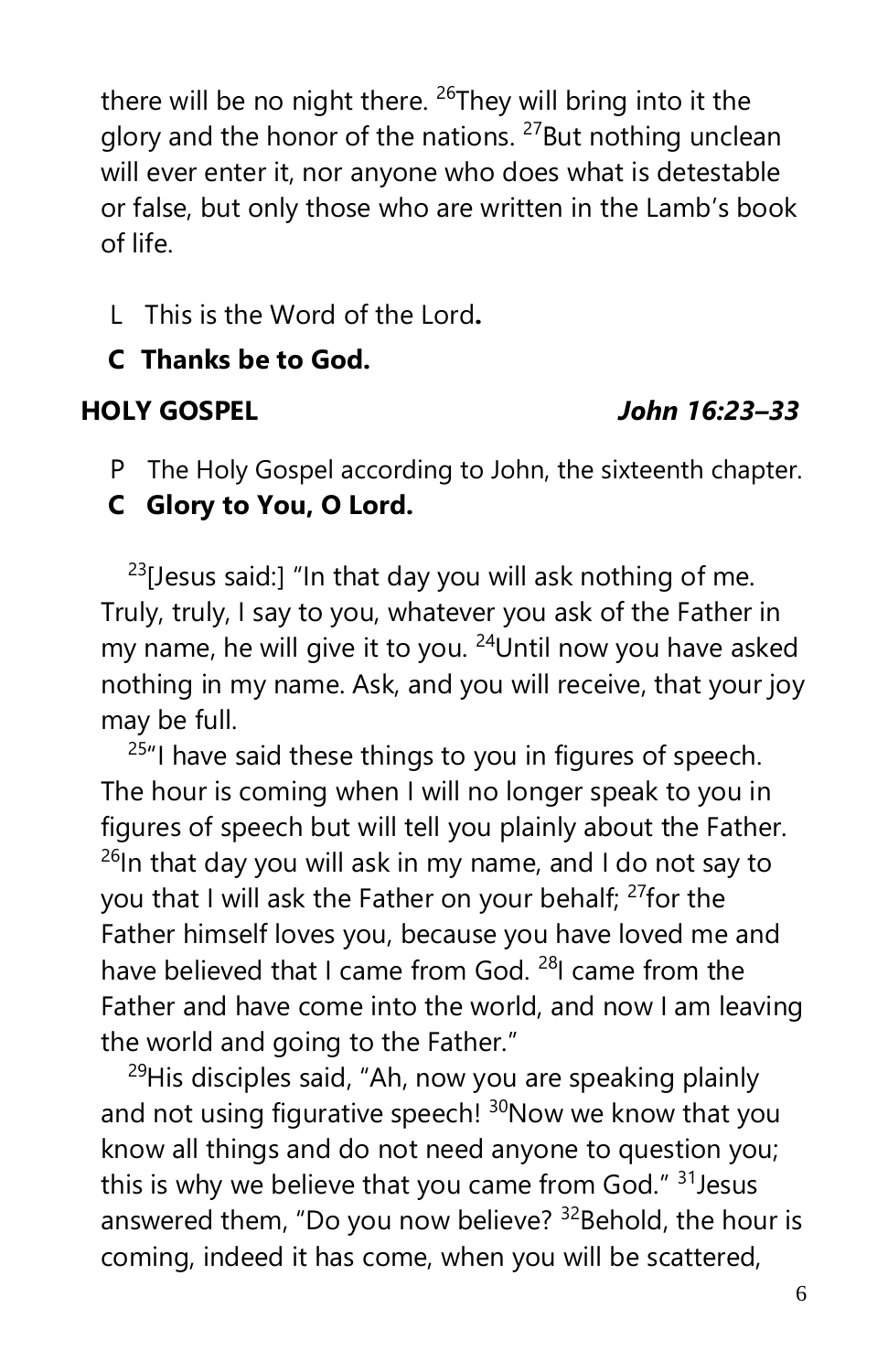each to his own home, and will leave me alone. Yet I am not alone, for the Father is with me.  $33$ ] have said these things to you, that in me you may have peace. In the world you will have tribulation. But take heart; I have overcome the world."

- P This is the Gospel of the Lord.
- **C Praise to You, O Christ.**

# **NICENE CREED**

**C I believe in one God, the Father Almighty, maker of heaven and earth and of all things visible and invisible And in one Lord Jesus Christ, the only-begotten Son of God, begotten of His Father before all worlds, God of God, Light of Light, very God of very God, begotten, not made, being of one substance with the Father, by whom all things were made; who for us men and for our salvation came down from heaven and was incarnate by the Holy Spirit of the virgin Mary and was made man; and was crucified also for us under Pontius Pilate. He suffered and was buried. And the third day He rose again according to the Scriptures and ascended into heaven and sits at the right hand of the Father.**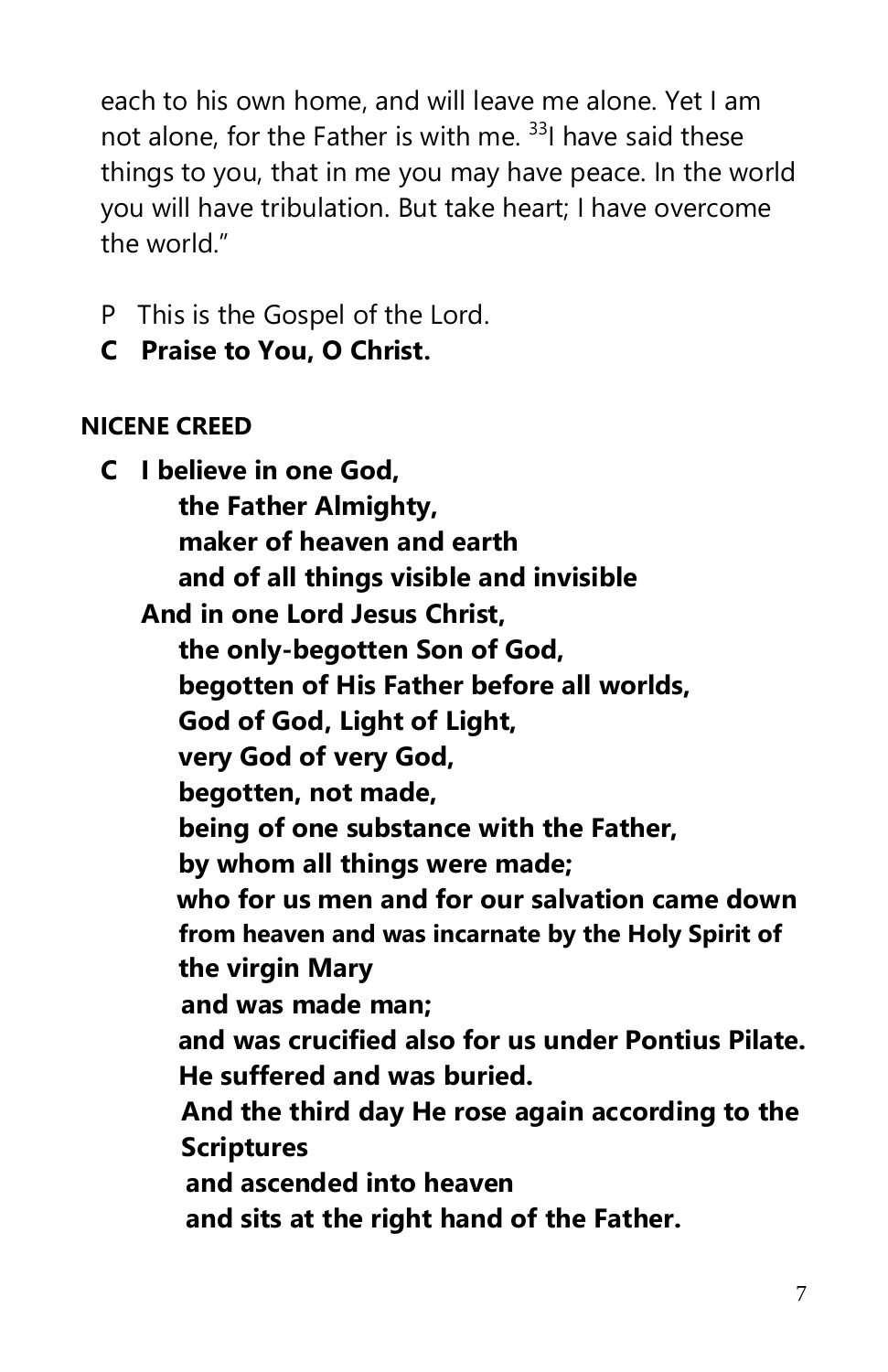**And He will come again with glory to judge both the living and the dead, whose kingdom will have no end.**

**And I believe in the Holy Spirit, the Lord and giver of life, who proceeds from the Father and the Son, who with the Father and the Son together is worshiped and glorified, who spoke by the prophets. And I believe in one holy Christian and apostolic Church, I acknowledge one Baptism for the remission of sins, and I look for the resurrection of the dead and the life † of the world to come. Amen.**

**HYMN OF THE DAY** *He's Risen, He's Risen LSB 480* 

 **(Please rise for Stanza 5)** 

| John 16:23-33 |
|---------------|
|               |

### **PRAYER OF THE CHURCH**

#### **PRAYER RESPONSE**

- P Lord, in Your mercy
- **C hear our prayer.**

#### **OFFERTORY** *LSB 192 Ps. 51:10-12*

**C Create in me a clean heart, O God, and renew a right spirit within me. Cast me not away from Thy presence, and take not Thy Holy Spirit from me. Restore unto me the joy of Thy salvation, and uphold me with Thy free spirit. Amen.**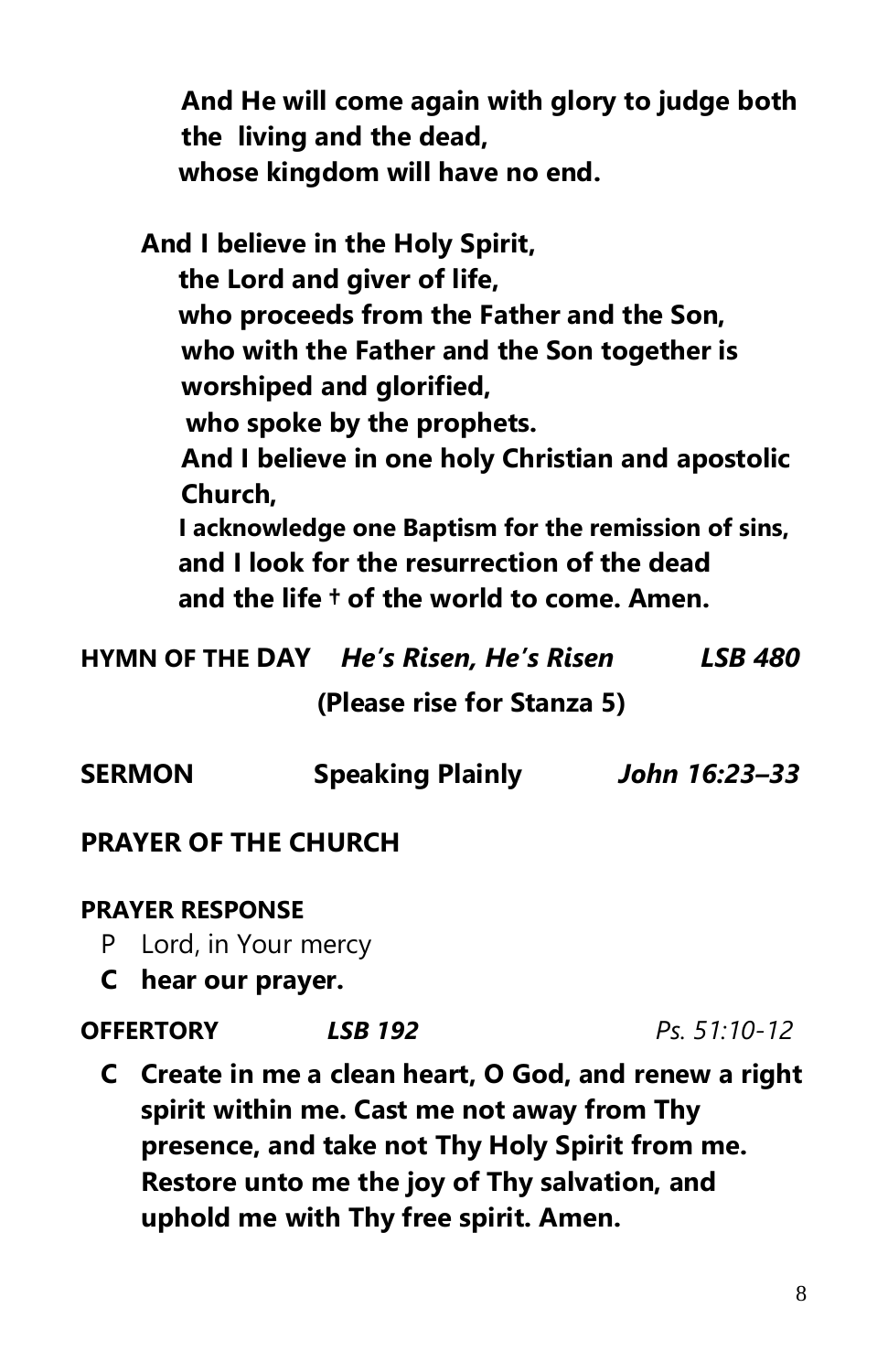# **OFFERING THROUGH THE PLATE, ONLINE OR AUTOMATIC**

**PREFACE** 2 Timothy 4:22

- P The Lord be with you.
- **C And also with you.**
- P Lift up your hearts. Colossians 3:1
	-

- **C We lift them to the Lord.**
- P Let us give thanks to the Lord our God. Ps. 136
- **C It is right to give Him thanks and praise.**
- P It is truly good, right, and salutary that we should at all times and in all places give thanks to You, O Lord, holy Father, almighty and everlasting God, for the countless blessings You so freely bestow on us and all creation. Above all, we give thanks for Your boundless love shown to us when You sent Your only-begotten Son, Jesus Christ, into our flesh and laid on Him our sin, giving Him into death that we might not die eternally. Because He is now risen from the dead and lives and reigns to all eternity, all who believe in Him will overcome sin and death and will rise again to new life. Therefore with angels and archangels and with all the company of heaven we laud and magnify Your glorious name, evermore praising You and saying:

- **SANCTUS** *LSB 208* IS 6:3 Matt. 21:9
	- **C Holy, holy, holy Lord God of Sabaoth adored; Heav'n and earth with full acclaim shout the glory of Your name.**

**Sing hosanna in the highest, sing hosanna to the Lord;**

**Truly blest is He who comes in the name of the Lord!**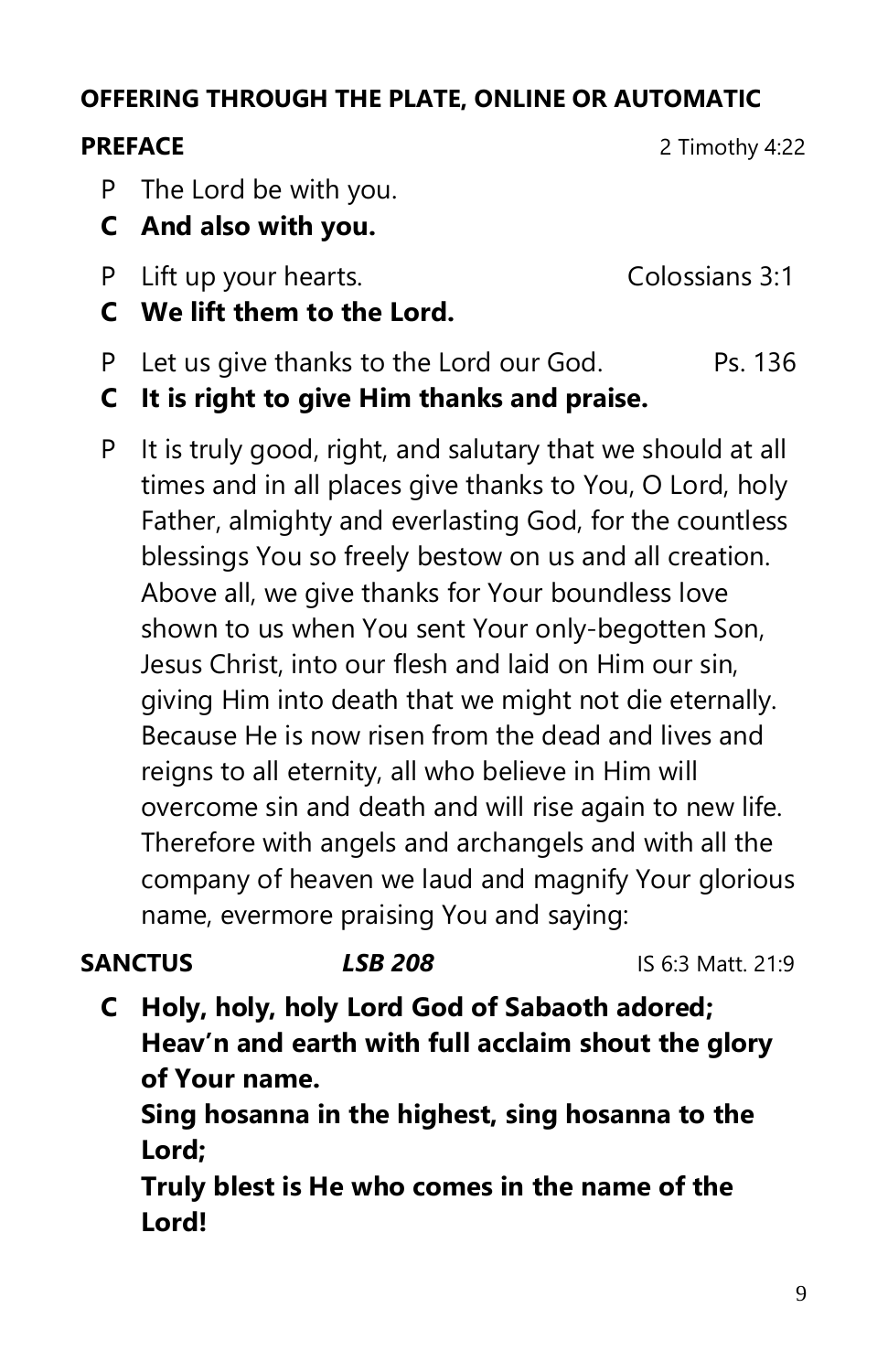### **PRAYER OF THANKSGIVING**

P Blessed are You, O Lord our God, king of all creation, for You have had mercy on us and given Your onlybegotten Son that whoever believes in Him should not perish but have eternal life.

For Christ, our Passover Lamb, has been sacrificed. By His death, He has redeemed us from bondage to sin and death, and by His resurrection, He has delivered us into new life in Him.

Grant us to keep the Feast in sincerity and truth, faithfully eating His body given into death and drinking His life's blood poured out for our salvation until we pass through death to the promised land of life eternal. Hear us as we pray in His name and as He has taught us:

### **LORD'S PRAYER** Matt. 6:9-13

**C Our Father who art in heaven, hallowed be Thy name, Thy kingdom come, Thy will be done on earth as it is in heaven; give us this day our daily bread; and forgive us our trespasses as we forgive those who trespass against us; and lead us not into temptation, but deliver us from evil. For Thine is the kingdom and the power and the glory forever and ever. Amen.**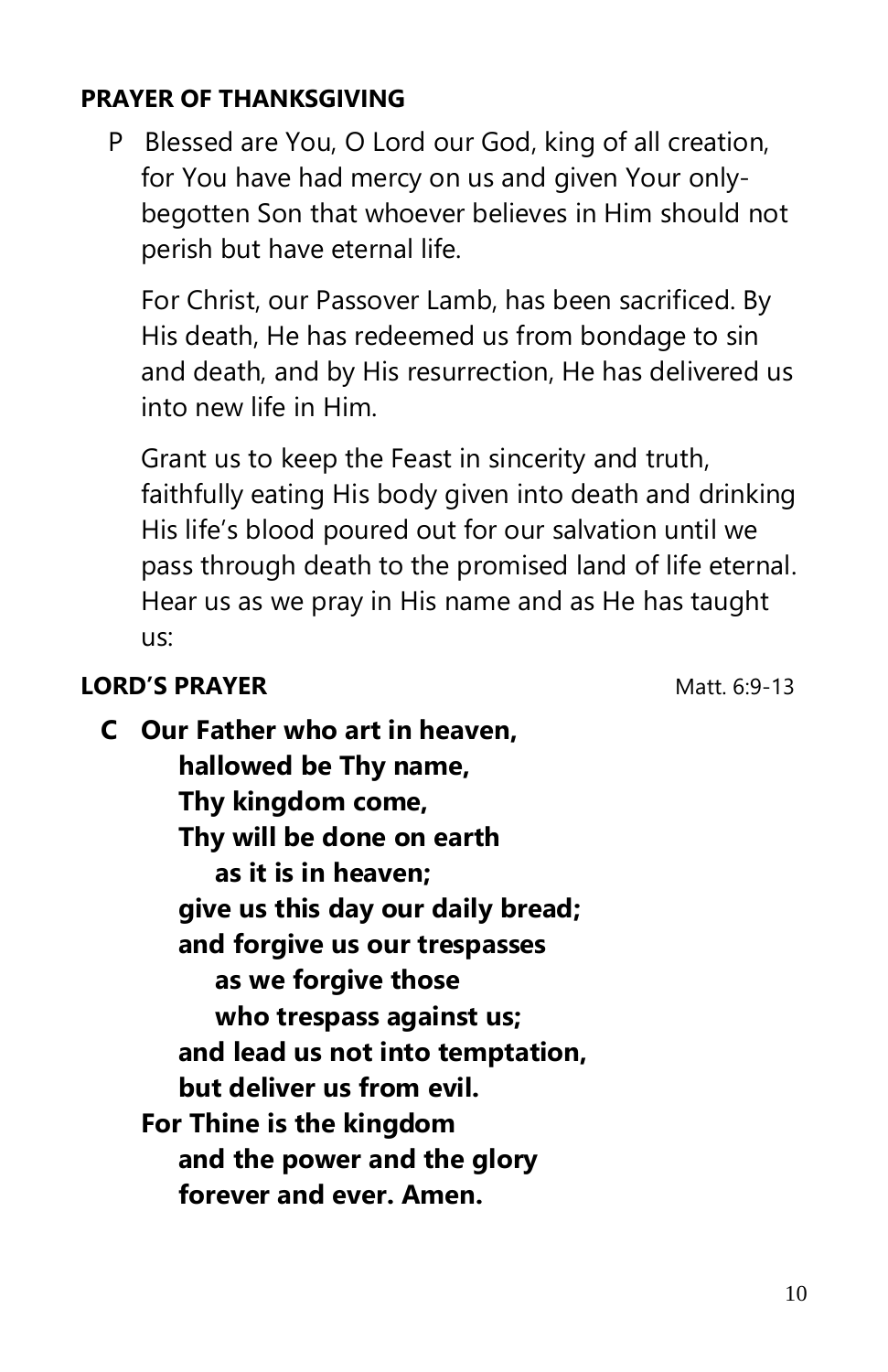### **THE WORDS OF OUR LORD**

Matthew 26:26–28; Mark 14:22–24; Luke 22:19–20;1 Corinthians 11:23–25

P Our Lord Jesus Christ, on the night when He was betrayed, took bread, and when He had given thanks, He broke it and gave it to the disciples and said: "Take, eat; this is My **†** body, which is given for you. This do in remembrance of Me."

In the same way also, He took the cup after supper, and when He had given thanks, He gave it to them, saying: "Drink of it, all of you; this cup is the New Testament in My **†** blood, which is shed for you for the forgiveness of sins. This do, as often as you drink it, in remembrance of Me."

### **PAX DOMINI** John 20:19

- P The peace of the Lord be with you always.
- **C Amen.**

| <b>AGNUS DEI</b> | <i><b>LSB 210</b></i>                 | John 1:29 |
|------------------|---------------------------------------|-----------|
|                  | C 1 O Jesus Christ, true Lamb of God, |           |
|                  | You take the sin of the world away;   |           |
|                  | O Jesus Christ, true Lamb of God,     |           |
|                  | Have mercy on us, Lord, we pray.      |           |
|                  |                                       |           |

**2 O Jesus Christ, true Lamb of God, You take the sin of the world away; Have mercy on us, Jesus Christ, And grant us peace, O Lord, we pray.**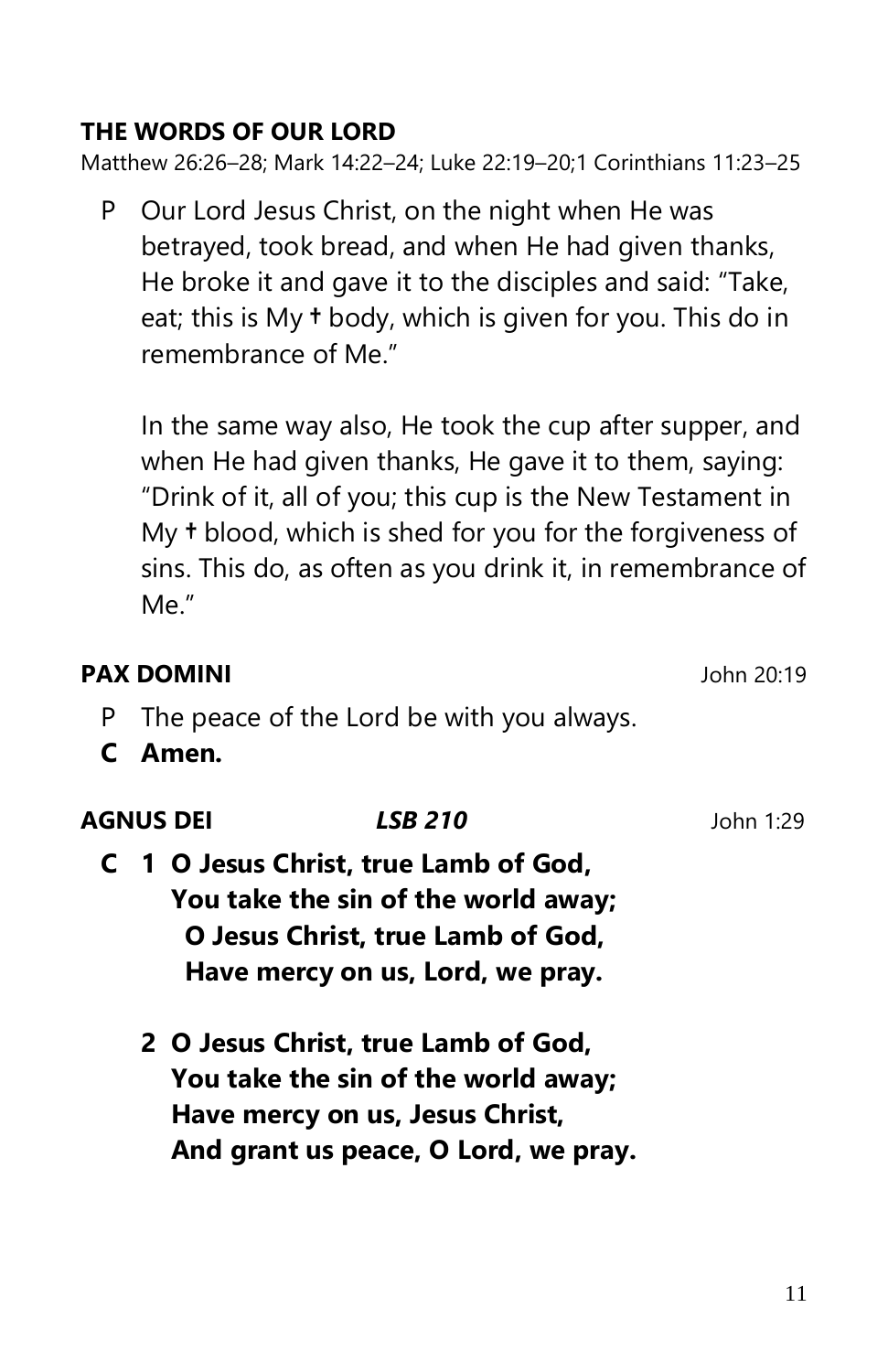# **DISTRIBUTION** *At the Lamb's High Feast We Sing LSB 633 (Please rise for Stanza 8)*

# **POST COMMUNION COLLECT**

P Let us pray.

We give thanks to You, almighty God, that You have refreshed us through this salutary gift, and we implore You that of Your mercy You would strengthen us through the same in faith toward You and in fervent love toward one another; through Jesus Christ, Your Son, our Lord, who lives and reigns with You and the Holy Spirit, one God, now and forever.

C **Amen.**

### **BENEDICAMUS** Ps. 103:1

- P Let us bless the Lord.
- **C Thanks be to God.**

**BENEDICTION** Isaiah 9:6, adapt.; Numbers 6:24–26

P The Lord bless you and keep you.

The Lord make His face shine on you and be gracious to you.

The Lord look upon you with favor and **†** give you peace.

**C Amen.**

## **EASTER ACCLAMATION**

- P Alleluia! Christ is risen!
- **C He is risen indeed! Alleluia!**

# **HYMN TO DEPART** *The Strife is O'er LSB 464*

**Acknowledgments**

Divine Service, Setting One from Lutheran Service Book

Unless otherwise indicated, Scripture quotations are from the ESV® Bible (The Holy Bible, English Standard Version®), copyright © 2001 by Crossway, a publishing ministry of Good News Publishers. Used by permission. All rights reserved. Created by Lutheran Service Builder © 2021 Concordia Publishing House.

Creative Worship for the Lutheran Parish, Series B, Quarter 4. Copyright © 2021 Concordia Publishing House. All rights reserved. Used by permission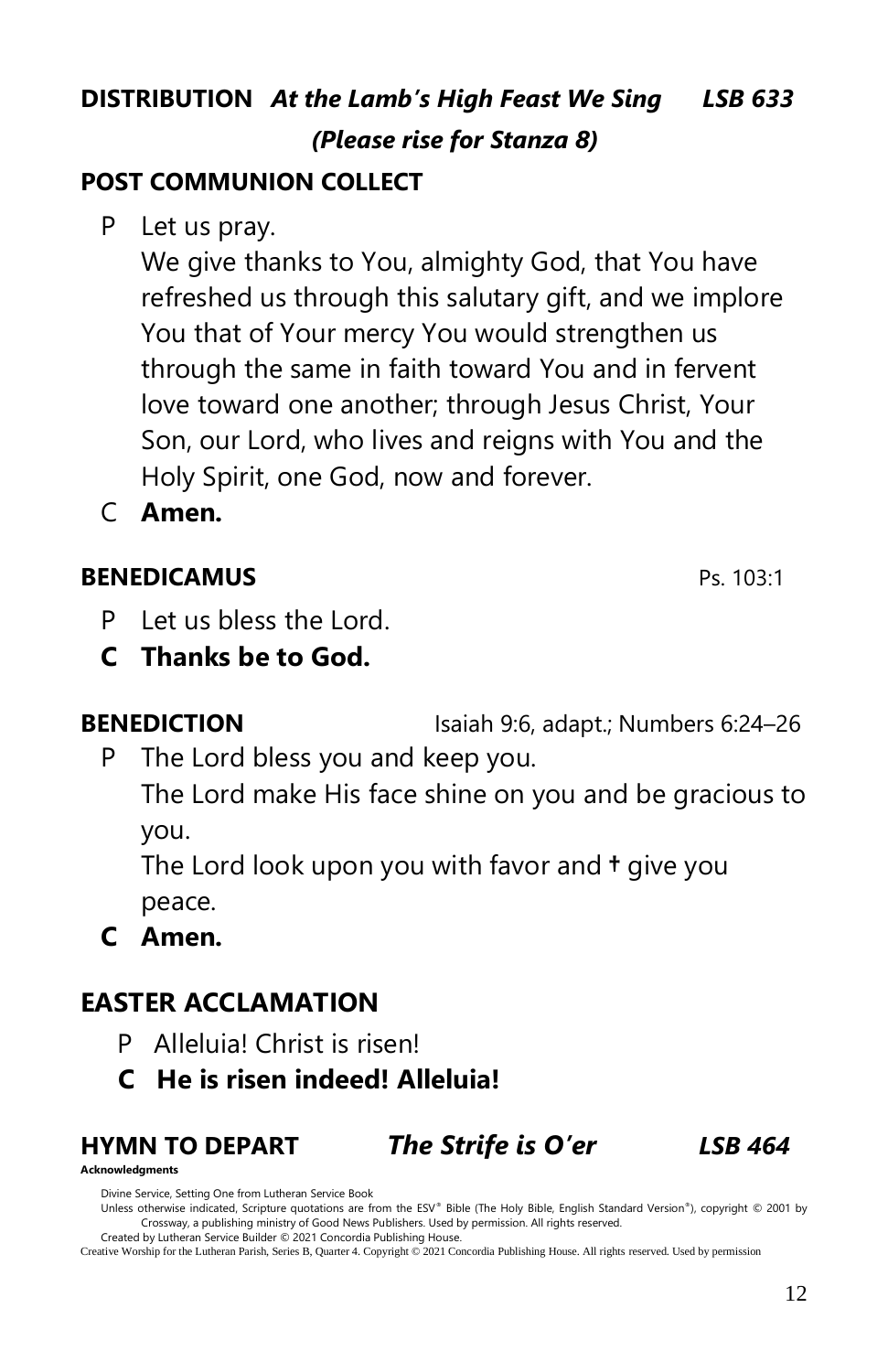**Welcome:** Lake George Lutheran Chapel welcomes you and hopes that you find our worship and fellowship open and friendly. Since 1966, The Chapel has served the Lake Community providing the Gospel and human care.

**Fellowship after Church:** We also gather after every service in the Fellowship Hall, for refreshments and conversations. Volunteers to provide refreshments can sign up on the signup sheet in the kitchen.

**Contact Information and Office Hours:** Pastor Shoemaker will normally be in the office on Fridays from 9:00 AM to 3:00 PM. Other times you may contact him by cell phone or text (260.615.9580), or e-mail: [pastorshoemaker@emanuelnh.org.](mailto:pastorshoemaker@emanuelnh.org)

**Online Giving:** Your gifts help to ensure that the message of Christ is shared with and beyond our church walls. For your convenience and security, we offer secure online giving. Use the link on the web page [www.LakeGeorgeLutheran.org.](http://www.lakegeorgelutheran.org/)

| We Remember in our Prayers this Week               |  |
|----------------------------------------------------|--|
| Haley Gerhardt (Bill and Betty Heckley's           |  |
| granddaughter-health concerns)                     |  |
| Jim Miller (Bill and Betty Heckley's friend-health |  |
| concerns)                                          |  |
| Bridgette (Church Triumphant)-First cousin of      |  |
| Shannah Messman                                    |  |
| Marilyn Motz (Karen Kuehnert's mother) (health     |  |
| concerns)                                          |  |
| Wayne Moughler (health concerns)                   |  |
|                                                    |  |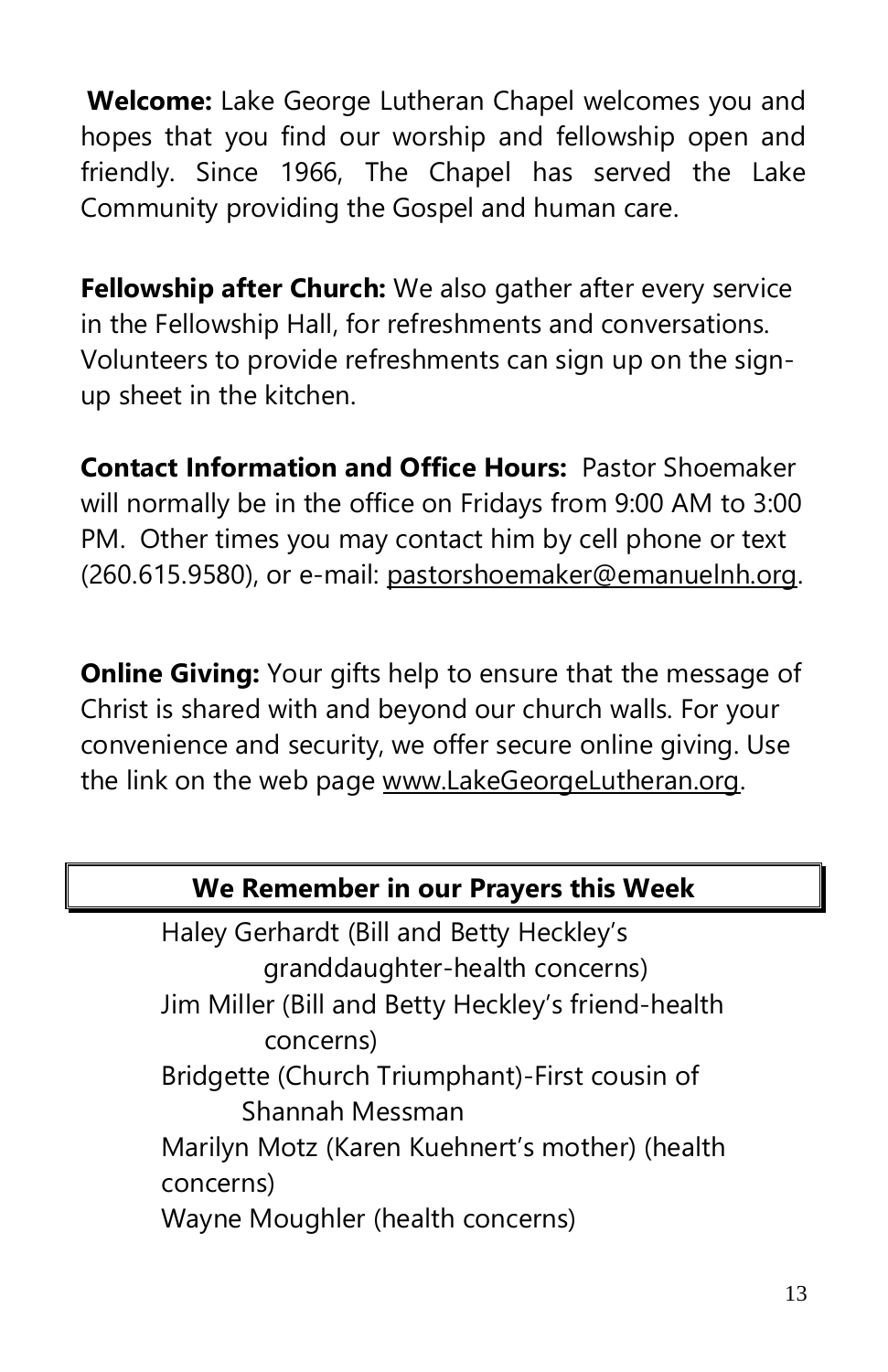# **Please Pray for our Members who are at Home**

Bob and Margie Beebe Todd Scherer Jeff Smith Jeri and Jerry Thelkeld

**Birthday's:** Samantha Schreiber (5-19) Gary Mullendore (5-27) Sarah Hoover (5-27) Hap Saalfrank (5-28)

**Anniversary's:** Denny and Marilyn Motz (5-25)

**Special Door Offering:** Next Sunday, the fifth Sunday of the month, is for The Lutheran Hour Ministries. We thank you in advance for your thoughtful gifts.



Lutheran Hour Ministries employs local missionaries in more than 30 locations to develop culturally relevant ministries to reach the unchurched in more than 60 nations on 6 continents.

# **The family of Kristin Corneliusen (nee: Shoemaker)**

thanks the family of LGLC for all of their prayers, cards, visits and gifts remembering Kristin and celebrating her entrance into the Church Triumphant.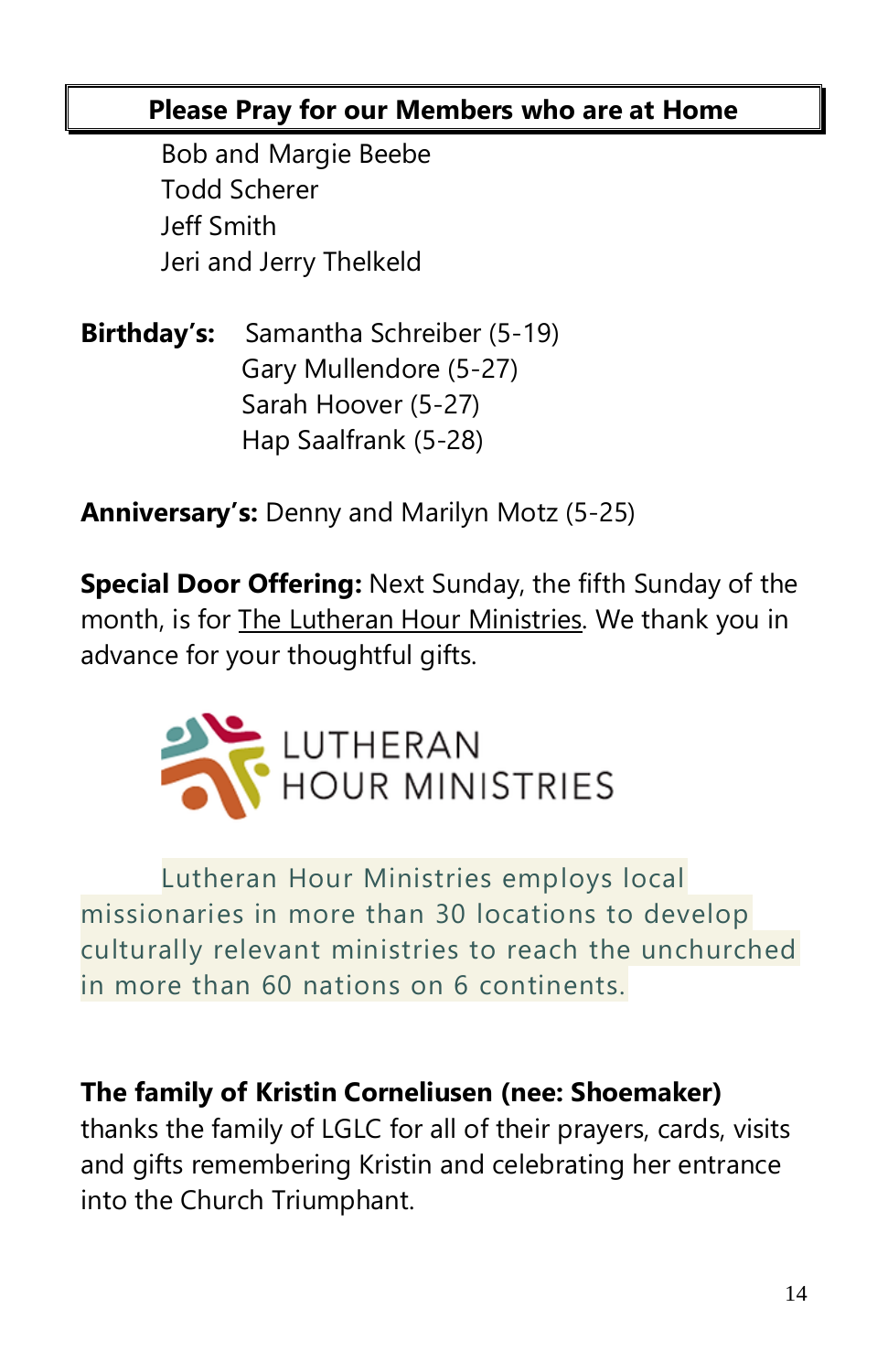*It is almost time to welcome back our Summer Lake Guests* 

# *LGLC Welcome Back Brunch May 29 After Service*

*Please join us after service on May 29 for fellowship outside under the canopy for food and fellowship. We welcome back our Lake guests for the summer.*

> *While you are back at the Lake please join us: Church on Sunday at 9 am Bible Class on Friday at 11 am*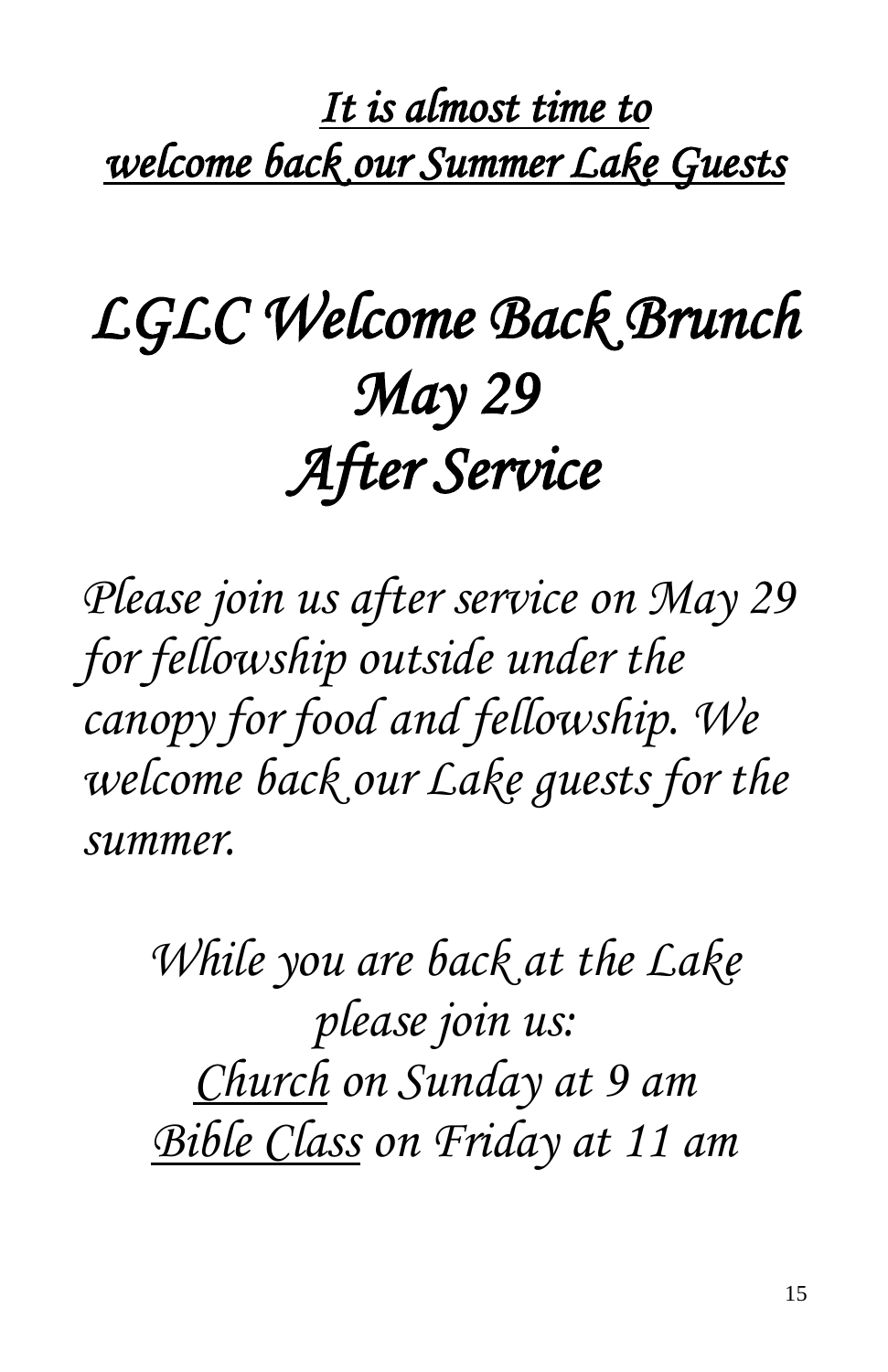#### **487 Come, You Faithful, Raise the Strain**

1 Come, you faithful, raise the strain Of triumphant gladness! God has brought His Israel Into joy from sadness, Loosed from Pharaoh's bitter yoke Jacob's sons and daughters, Led them with unmoistened foot Through the Red Sea waters.

2 'Tis the spring of souls today: Christ has burst His prison And from three days' sleep in death As a sun has risen; All the winter of our sins, Long and dark, is flying From His light, to whom is giv'n Laud and praise undying.

3 Now the queen of seasons, bright With the day of splendor, With the royal feast of feasts Comes its joy to render; Comes to gladden faithful hearts Which with true affection Welcome in unwearied strain Jesus' resurrection!

4 For today among His own Christ appeared, bestowing His deep peace, which evermore Passes human knowing. Neither could the gates of death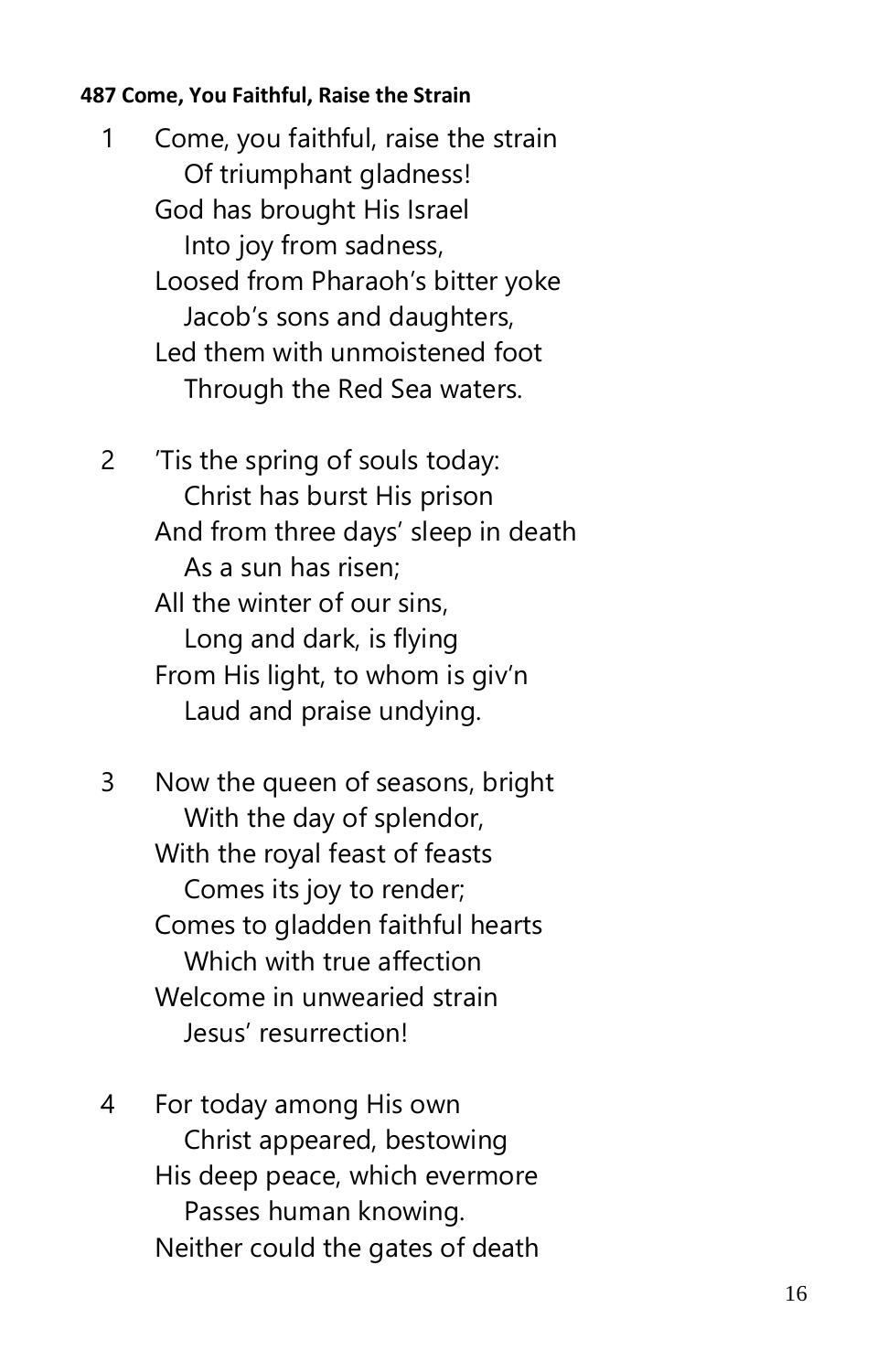Nor the tomb's dark portal Nor the watchers nor the seal Hold Him as a mortal.

5 Alleluia! Now we cry To our King immortal, Who, triumphant, burst the bars Of the tomb's dark portal. Come, you faithful, raise the strain Of triumphant gladness! God has brought His Israel Into joy from sadness! Text: Public domain

Text: John of Damascus, c. 696–c. 754; tr. John Mason Neale, 1818–66, alt.

#### **480 He's Risen, He's Risen**

- 1 He's risen, He's risen, Christ Jesus, the Lord; He opened death's prison, the\_incarnate, true Word. Break forth, hosts of heaven, in jubilant song And earth, sea, and mountain their praises prolong.
- 2 The foe was triumphant when on Calvary The Lord of creation was nailed to the tree. In Satan's domain did the hosts shout and jeer, For Jesus was slain, whom the evil ones fear.
- 3 But short was their triumph; the Savior arose, And death, hell, and Satan He vanquished, His foes. The conquering Lord lifts His banner on high; He lives, yes, He lives, and will nevermore die.
- 4 O, where is your sting, death? We fear you no more; Christ rose, and now open is fair Eden's door.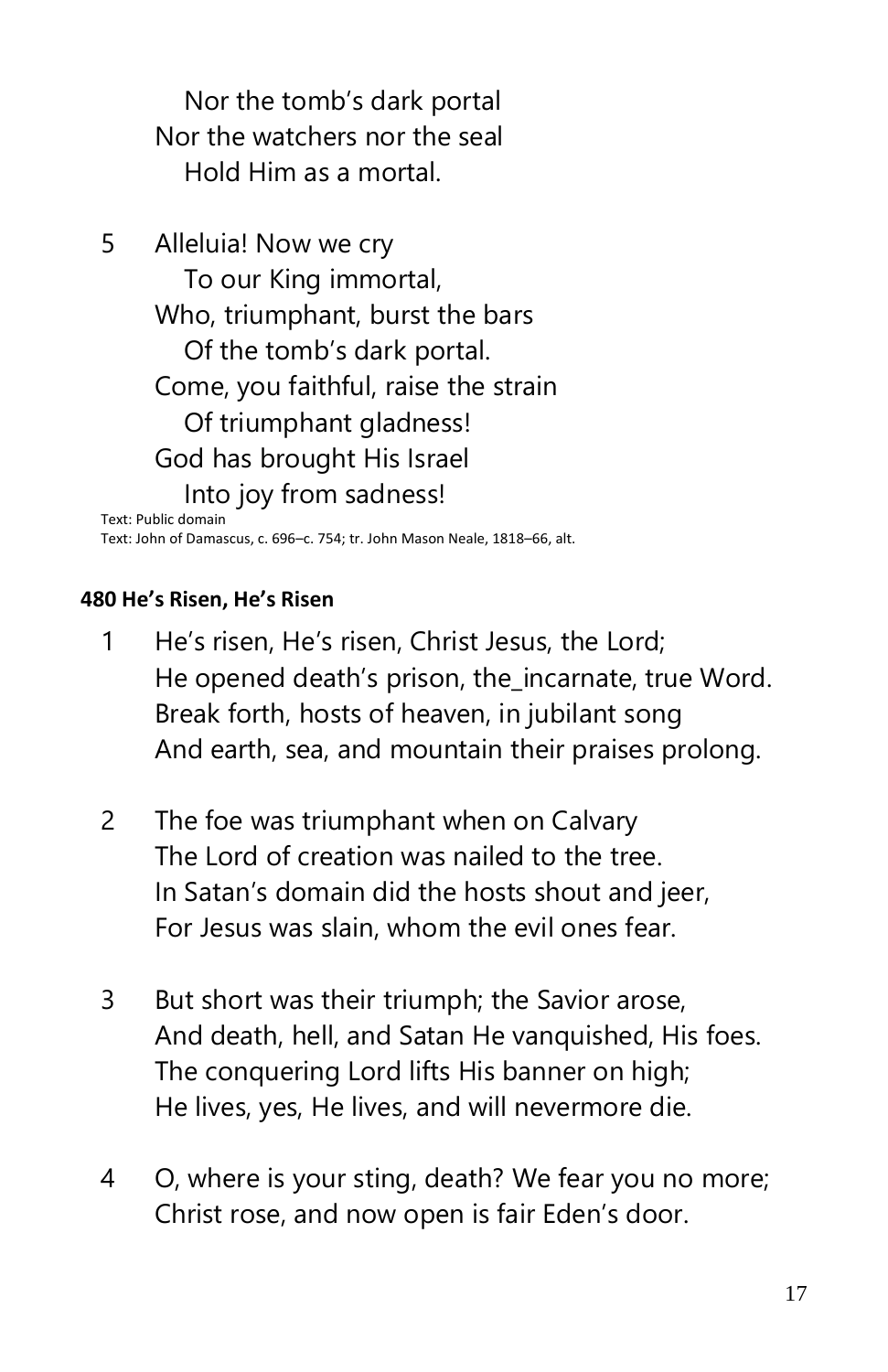For all our transgressions His blood does atone; Redeemed and forgiven, we now are His own.

 $\triangle$  5 Then sing your hosannas and raise your glad voice; Proclaim the blest tidings that all may rejoice. Laud, honor, and praise to the Lamb that was slain: With Father and Spirit He ever shall reign.

Text: © 1941 Concordia Publishing House. Used by permission: LSB Hymn License no. 110001626 Text: C. F. W. Walther, 1811–87, abr.; tr. Anna M. Meyer, 1867–1941, alt.

#### **633 At the Lamb's High Feast We Sing**

- 1 At the Lamb's high feast we sing Praise to our victorious King, Who has washed us in the tide Flowing from His piercèd side. Alleluia!
- 2 Praise we Him, whose love divine Gives His sacred blood for wine, Gives His body for the feast— Christ the victim, Christ the priest. Alleluia!
- 3 Where the paschal blood is poured, Death's dread angel sheathes the sword; Israel's hosts triumphant go Through the wave that drowns the foe. Alleluia!
- 4 Praise we Christ, whose blood was shed, Paschal victim, paschal bread; With sincerity and love Eat we manna from above. Alleluia!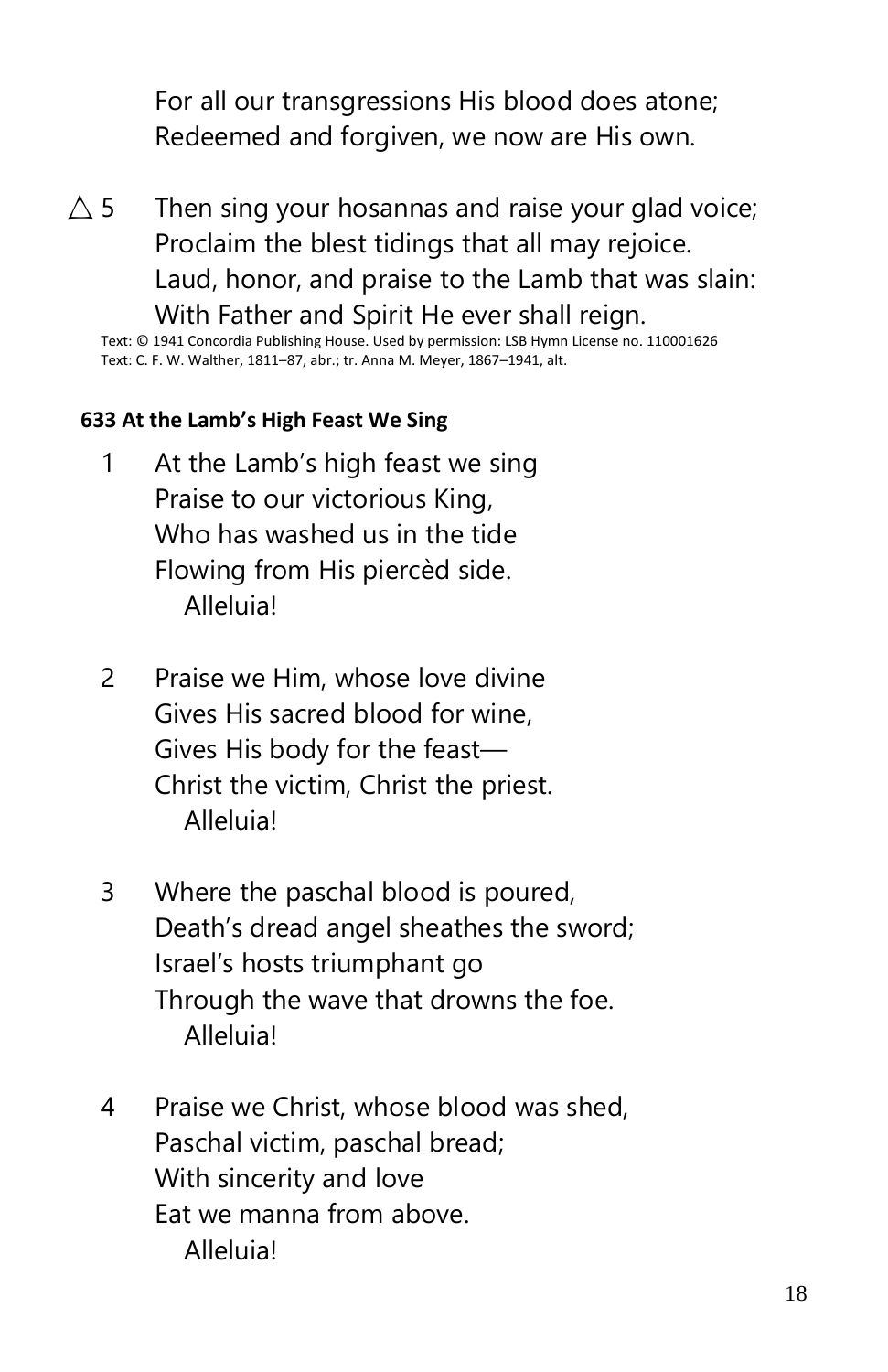- 5 Mighty Victim from the sky, Hell's fierce pow'rs beneath You lie; You have conquered in the fight, You have brought us life and light. Alleluia!
- 6 Now no more can death appall, Now no more the grave enthrall; You have opened paradise, And Your saints in You shall rise. Alleluia!
- 7 Easter triumph, Easter joy! This alone can sin destroy; From sin's pow'r, Lord, set us free, Newborn souls in You to be. Alleluia!
- $\triangle$  8 Father, who the crown shall give, Savior, by whose death we live, Spirit, guide through all our days: Three in One, Your name we praise. Alleluia!

Text: Public domain Text: Latin, c. 5th–10th cent.; tr. Robert Campbell, 1814–68, alt.

### **464 The Strife Is O'er, the Battle Done**

- ref Alleluia, alleluia, alleluia!
- 1 The strife is o'er, the battle done; Now is the victor's triumph won; Now be the song of praise begun. Alleluia!